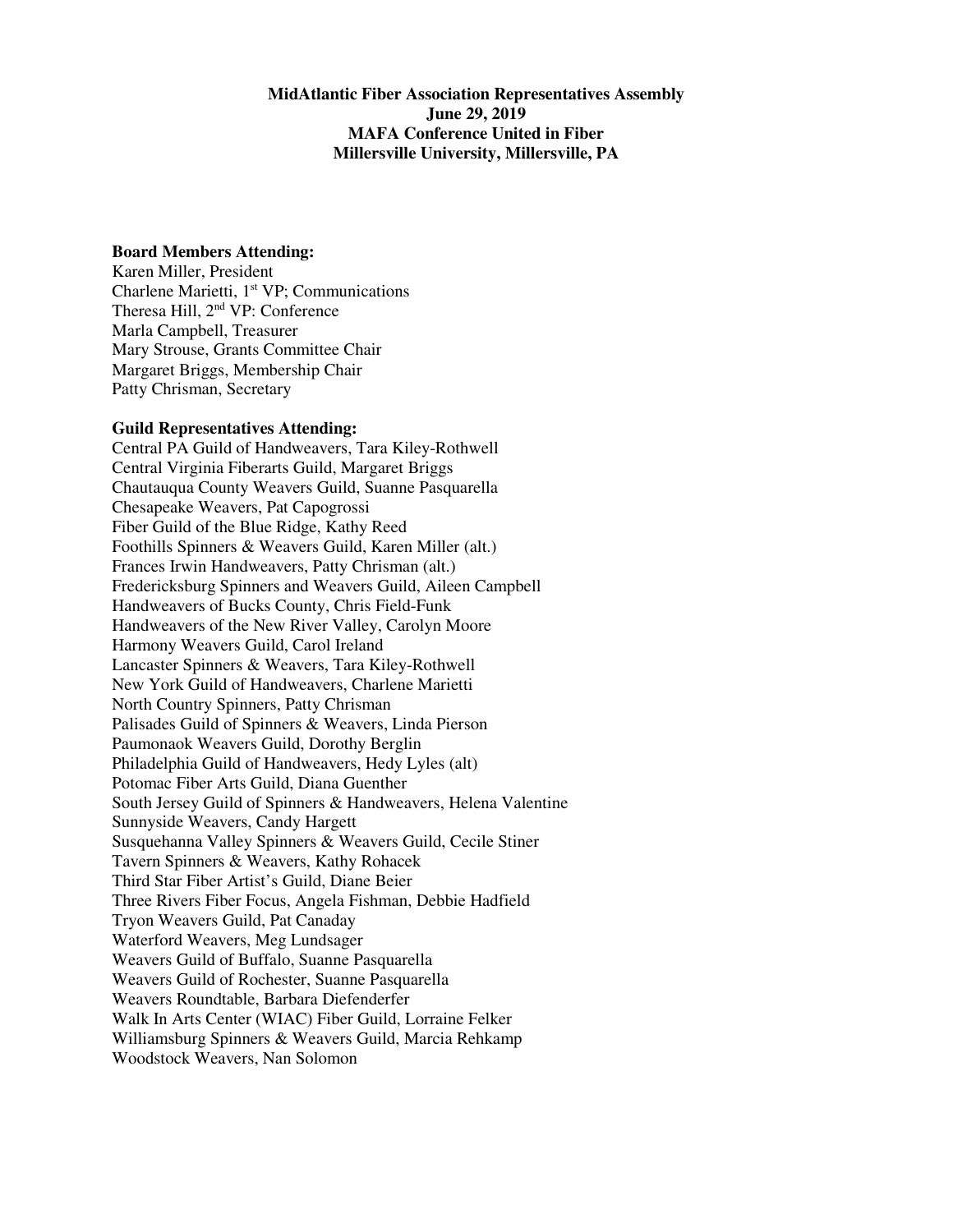# **Welcome**

President Karen Miller welcomed all attendees and called the meeting to order at 7:30 am. She ran through the numbers of attending guilds and the guild with the most participants was Baltimore, with 34 attendees, followed by Philadelphia with 22; a three-way tie for Fredericksburg, Lancaster County and Bucks County with 14; a tie between Central Virginia and Potomac with 13. Harmony, Rochester and Triangle from North Carolina each had 12.

# **Minutes**

The minutes of the Reps Meeting held at the Maryland Sheep and Wool Festival May 4, 2019 were approved as posted.

**Treasurer's Report** (Treasurer Marla Campbell) The Treasurer's report is appended to the minutes. Marla noted that 11 spinners and 8 weavers were given scholarship money this year.

**Communications Report** (First Vice President Charlene Marietti) Charlene emphasized improvements made to the website in the past two years and encouraged Reps to utilize the resources and opportunities found there. We need volunteers to help with social media including Facebook, Ravelry and Instagram. She noted that after the conference the MAFA Facebook page will be changed to an independent business account rather than a "personal" page.

**Conference Report** (Conference Chair Theresa Hill) Theresa noted that she had already been receiving lots of positive feedback on the conference and thanked all the Reps who had volunteered and helped publicize the conference. There will be a final report included in the next newsletter which will come out in a little over a week. She reminded everyone to respond to the surveys. There was a question from the reps as to whether the conference will remain at Millersville and whether it would be larger in the future. President Karen Miller described how responsive the University has been to our needs and it is likely it will be held again at MU. Most felt that the current size (in the 400s) is the best as it combines the qualities of a more "intimate" conference with the array of course offerings found in large conferences.

The idea of Guilds hosting "mini-MAFA conference" in off-years was brought up. If guilds combine their efforts, there is grant money available for this.

**Membership Report** (Membership Chair/Volunteer Coordinator Margaret Briggs) Margaret noted that there are currently 51 member guilds—five joined for the conference. There are 100 associate members. She reminded the reps to provide information on their guilds for the "Guild Profile" pages on the website. She also reminded everyone that there will be a need for a new Membership Chair going forward.

**Grants/Fellowship Committee Report** ( Grants Chair Mary Strouse) Since the last conference, three grants have been approved for a total of \$3300. Several others started the process but did not complete, therefore they received no funding. The application deadline for grants has been moved to November 1. The current budget for grants is \$5000; it is not likely to go to a single guild. There will be a couple of openings on the Grants Committee in January.

**Election of Officers** Thank you to the Nominating Committee, who presented the following slate of officers for the MidAtlantic Fiber Association's October 2019 to September 2021 cycle.

- for President: Helena Valentine (South Jersey Guild of Spinners and Handweavers)
- for First Vice President: Sara Robbins (Philadelphia Guild of Handweavers)
- for Second Vice President: Margaret Briggs (Central Virginia Fiberarts Guild)
- for Treasurer: Marla Campbell (Central Virginia Fiberarts Guild)
- for Secretary: Patty Chrisman (North Country Spinners (NJ))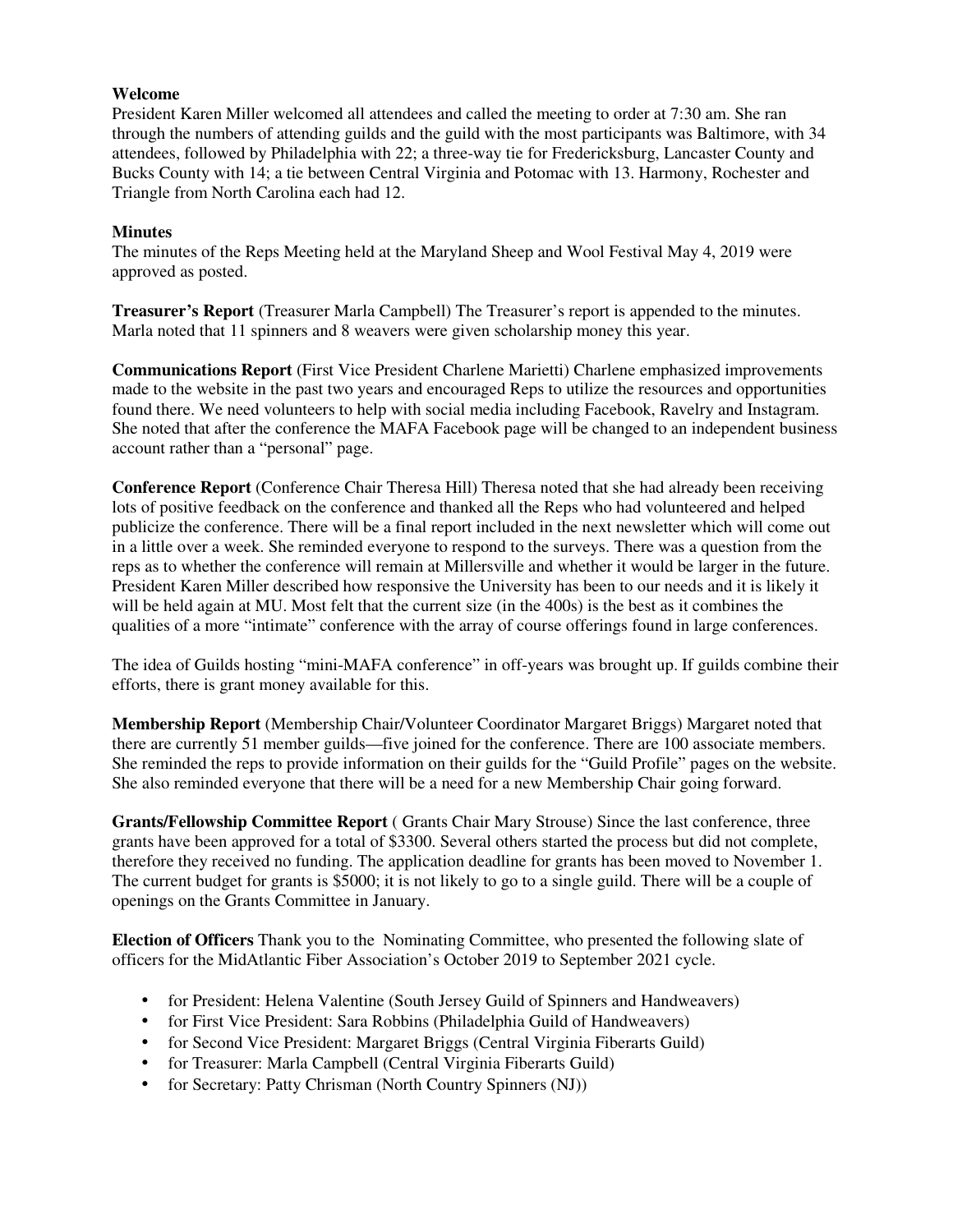There were no nominations from the floor. A motion to approve the above candidates was made by Kathy Reed; seconded by Suanne Pasquarella. The motion carried.

# **Other Business**

President Karen Miller gave a short presentation about navigating the MAFA website and pointed out various features including Reps information, guild profiles, Events and Fiber Resources. Additionally, the grants page includes final reports from past grants recipients that are very useful. She emphasized the need to keep things current and that input from the Reps is important. The possibility of including "classifieds" in the future was discussed.

**Adjourn** Upon motion by Suanne Pasquarella and seconded by Theresa Hill, the meeting was adjourned at 8:34 am.

Submitted by Patty Chrisman, Secretary